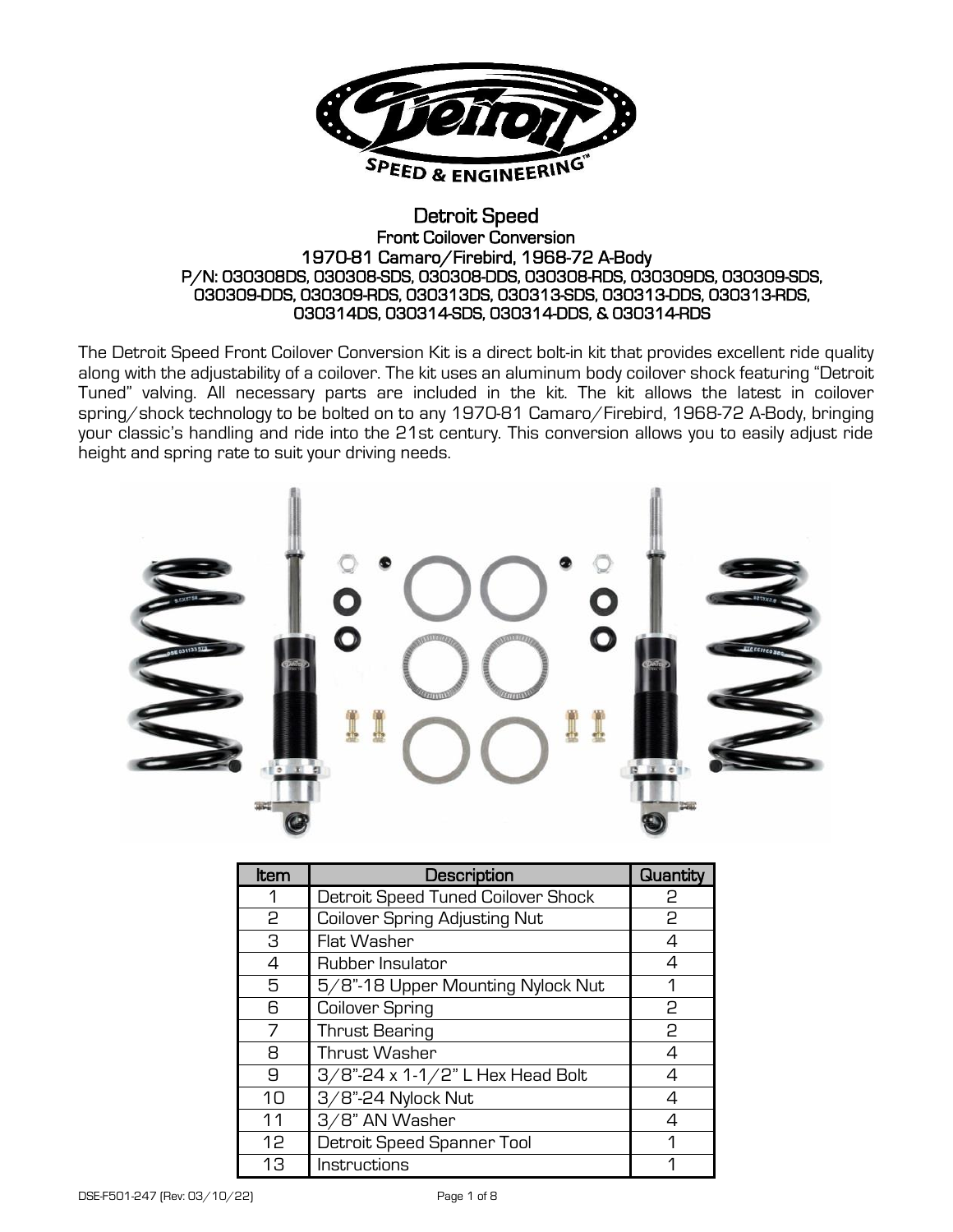| <b>Fastener Torque Specification</b> |                 |  |  |
|--------------------------------------|-----------------|--|--|
| Application                          | Torque (lbf-ft) |  |  |
| <b>Coilover Shock Mounting Bolts</b> | 35.             |  |  |
| Upper Ball Joint                     |                 |  |  |

- 1. Chock the rear wheels and loosen the front lug nuts. Raise and support the front of the vehicle with jack stands under the frame. Remove the front wheels. Disconnect the front sway bar from the lower control arm.
- 2. Remove the existing shock from the vehicle. Remove the brake caliper and support it out of the way. Remove the brake rotor.
- 3. Support the lower control arm with a floor jack and separate the upper ball joint from the spindle leaving the lower control arm and the spindle connected. It is not necessary to separate the lower ball joint from the spindle. CAUTION: The coil springs are under tension. The proper spring compressor must be used. Remove the factory coil springs.
- 4. Assemble the coilover shock for installation in the vehicle. The coilover adjuster nut must be threaded all of the way to the bottom of the threads. Install a thrust washer followed by the roller bearing and then another thrust washer. Slide the black flat washer over the threaded portion of the shock along with the lower polyurethane shock bushing (Figure 1).



Figure 1 – Shock Assembly

5. Before installation of the coilover shock, verify the hole size in the frame for the upper coilover shock mount. Due to factory variation, it may be necessary to enlarge this hole to  $3/4"$  in diameter. This can be done using a 3/4" drill bit or a Uni-Bit.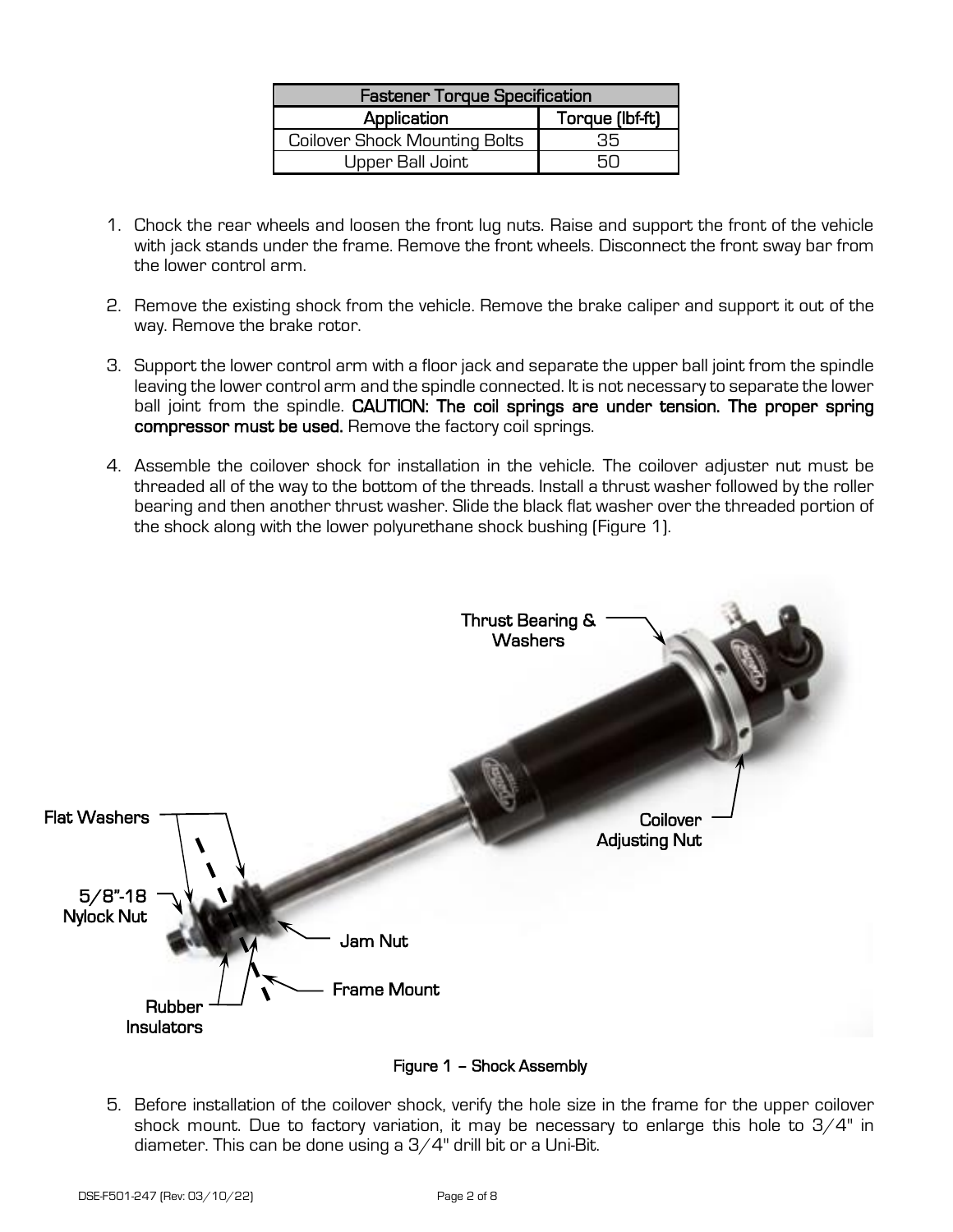- 6. If using factory or other aftermarket lower control arms, it may be necessary to enlarge the original shock mounting holes to 3/8" holes.
- 7. Slide the spring over the coilover shock. Place the shock assembly in the vehicle by angling the shock inward at the top and locating the spring in the upper locating ring in the frame. Turn the spring if necessary to locate the spring into the frame.
- 8. Slide the rubber insulator over the threaded shaft on the shock followed by the black flat washer. Start the 5/8"-18 Nylock Nut a few threads to hold the shock in place. Do not tighten at this time.
- 9. Insert the provided  $3/8$ "-24 x 1-1/2" L hex head bolts through the lower shock tie bar. Raise the lower control arm to install the bolts through the lower control arm. NOTE: The shock tie bar sits on top of the lower control arm. Thread the  $3/8$ "-24 Nylock nuts onto the bolts along with the 3/8" AN Washers. Torque the nuts to 35 lbf-ft.
- 10.Raise the lower control arm and insert the upper ball joint into the spindle. Using the original hardware, install the castle nut onto the upper ball joint and torque to 50 lbf-ft. If necessary, tighten further in order to insert the cotter pin. Make sure to bend the cotter pin after sliding it through the ball joint to make sure it does not slide out of the ball joint.
- 11. Tighten the  $5/8$ "-18 Nylock Nut. To tighten, hold the hex portion of the shaft with a 1/2" box end wrench. CAUTION: When tightening the 5/8"-18 Nylock Nut, failure to hold the shaft from turning too many times while under pressure can cause the inner shaft nut to loosen and fall off. This would result in sending the shocks back to be repaired at the customer's expense.
- 12.Tighten the nut until the rubber insulator starts to compress and turn the nut one additional turn. NOTE: Do not over tighten the Nylock nut.
- 13.Repeat steps 2 through 12 for the opposite side of the vehicle.
- 14.Reinstall the calipers as well as the sway bar. Install the wheels and tires. With the vehicle on the ground, follow step 15 below to adjust the vehicle to the desired ride height.
- 15.Setting the Vehicle Ride Height

# WARNING: DO NOT ADJUST THE COILOVER ADJUSTING NUT WITHOUT THE VEHICLE RAISED OFF THE GROUND TO REMOVE THE WEIGHT OFF THE COILOVER SHOCKS. FAILURE TO FOLLOW THIS PROCEDURE WILL RESULT IN DAMAGED THREADS ON THE SHOCK BODY THAT CANNOT BE WARRANTIED.

a. With the vehicle assembled with all components installed, adjust the vehicle ride height. Before adjusting the ride height, DSE recommends cleaning the threads of the shock. Once the threads are clean, DSE recommends applying dry bicycle chain lube to the threads of the shock body before adjusting the spanner nut and compressing the coilover spring. Allow the chain lube to dry before adjusting the spanner nut. If you have the non-adjustable shocks, the spanner nut has a soft tip set screw that will need to be tightened before the vehicle is driven. NOTE: If the installer is not the owner/driver of the vehicle, make sure the owner is aware of this procedure.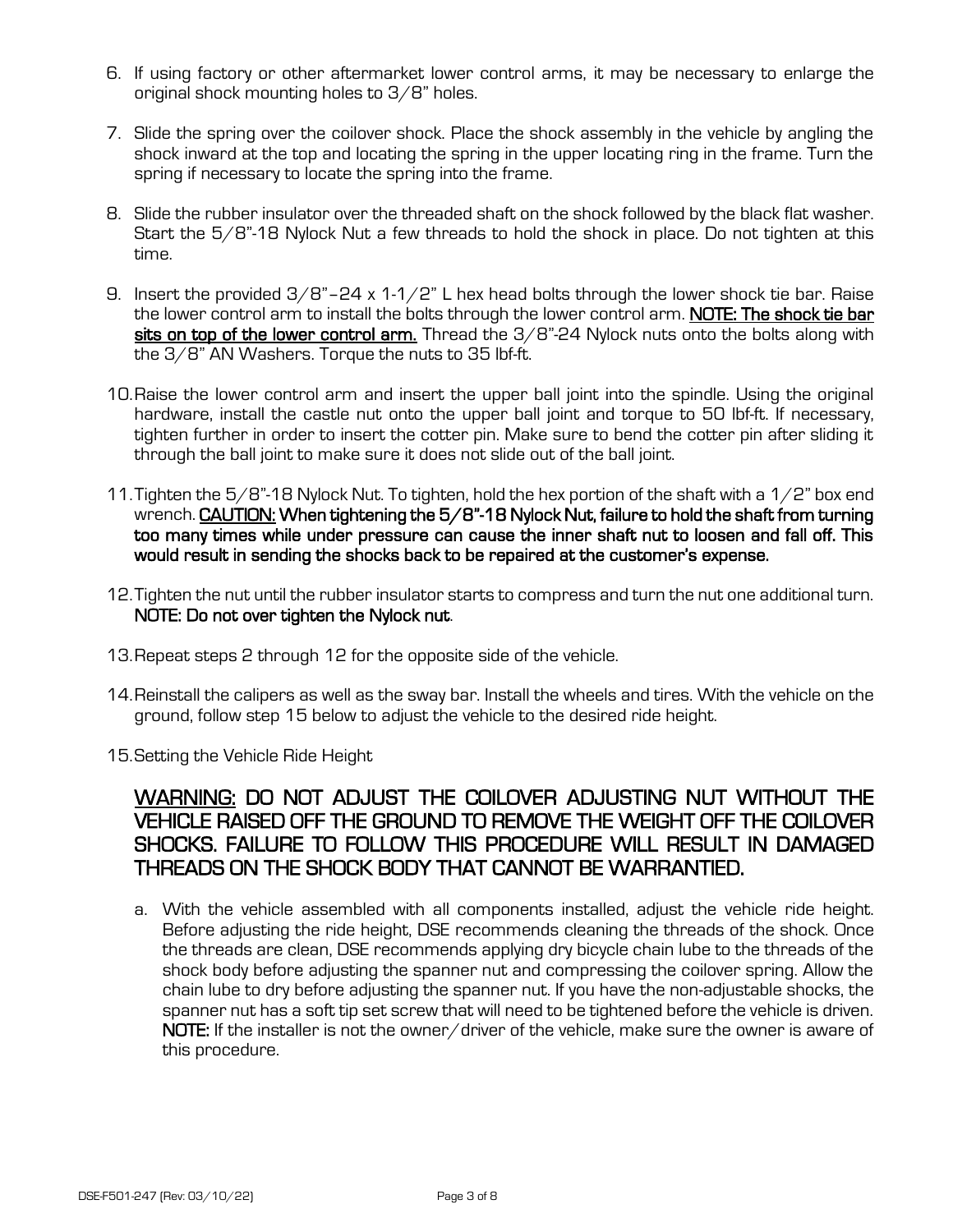b. Detroit Speed does include a spanner tool (P/N: 031060DS) to adjust ride height however if you have the adjustable coilover shocks, Detroit Speed does offer an adjustment tool available as P/N: 031061DS if needed. A photo can be seen in Figure 2.



Figure 2 – DSE Spanner & Adjustment Tool

- 16.Once the car is adjusted to the desired ride height, have an alignment by a professional alignment shop performed at this point.
- 17. The installation of the coilover conversion with Non-Adjustable Shocks is now complete.



# Detroit Speed Non-Adjustable Shocks

Figure 3 – Detroit Speed Non-Adjustable Shock

18. If the Single Adjustable, Double Adjustable or the Double Adjustable Remote Canister Coilovers were purchased as an upgrade, refer to the following information for adjustment procedures.

# Detroit Speed Single Adjustable Shocks

To change from the recommended "Detroit Tuned" valving, adjustments can be made independently to the rebound setting. The rebound is controlled by the sweeper at the upper shock mount (Shock is mounted body side down). The sweeper rotates clockwise (+) to increase the damping and counterclockwise (-) to decrease the damping. Refer to Figure 4a on the next page.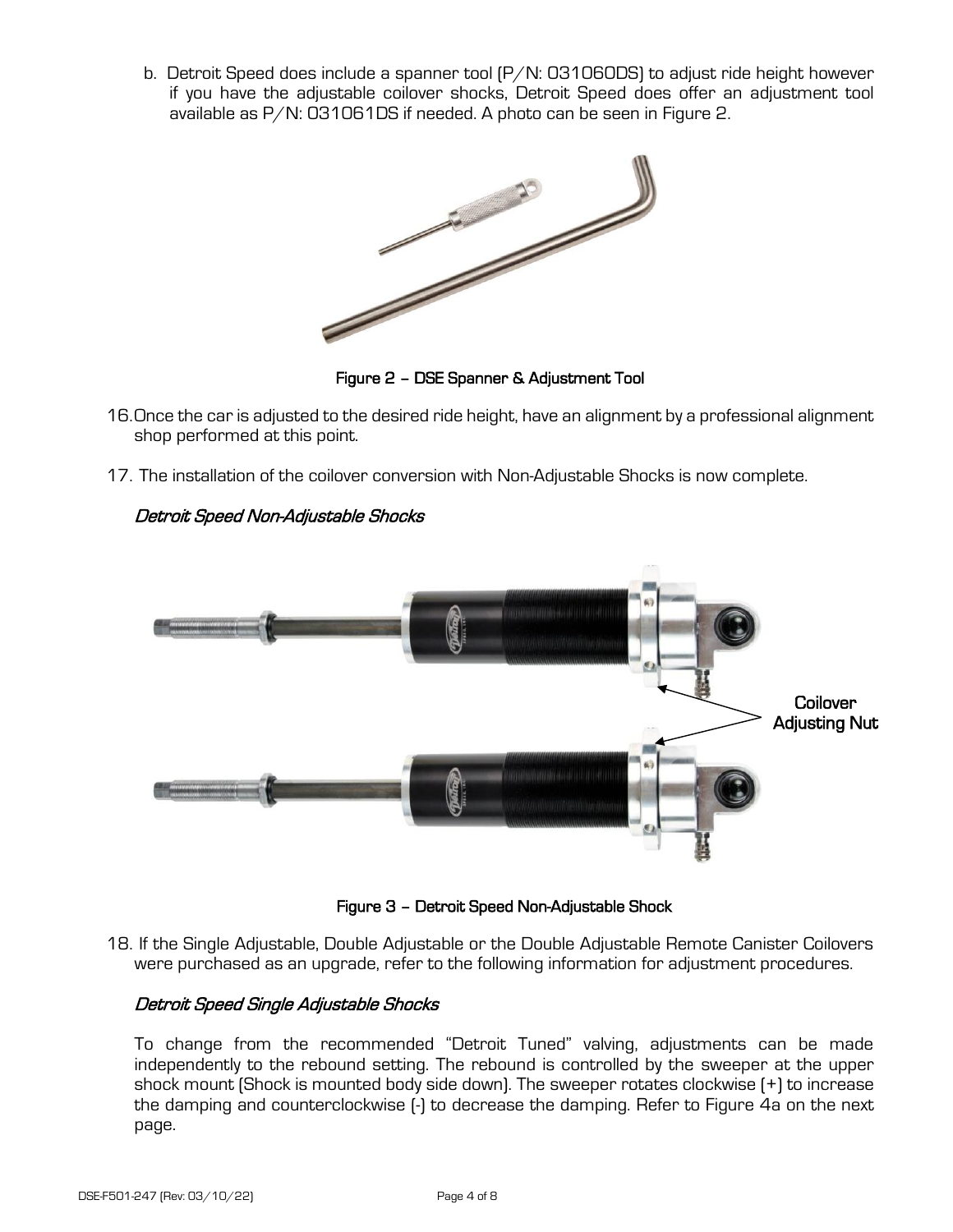

Figure 4a – Detroit Speed Single Adjustable Shock

To return to the Detroit Speed recommended settings, turn the sweeper clockwise (+) to full damping. Once at full damping, turn counterclockwise (-) to reach the recommended settings. Refer to Figure 4b for the rebound settings.

> Rebound (Sweeper)……… 15 Sweeps (counterclockwise, -) Figure 4b – Detroit Speed Recommended Settings

# Adjuster Operation



#### • Adjuster (60-64 Sweeps)

The low-speed adjuster is a "clicker" style adjuster meaning that its adjustment is measured by detents located inside the shaft. There are 16 sweeps per 1 revolution of the sweeper. It uses a right-hand thread in its operation which means as you increase low-speed, the adjuster will move up on the eyelet. The recommended change for an adjustment is 8 sweeps at a time. The lowspeed adjuster's reference position is full stiff (closed, or all the way up) and referred to -0 (-0 = full stiff,  $-64$  = full soft).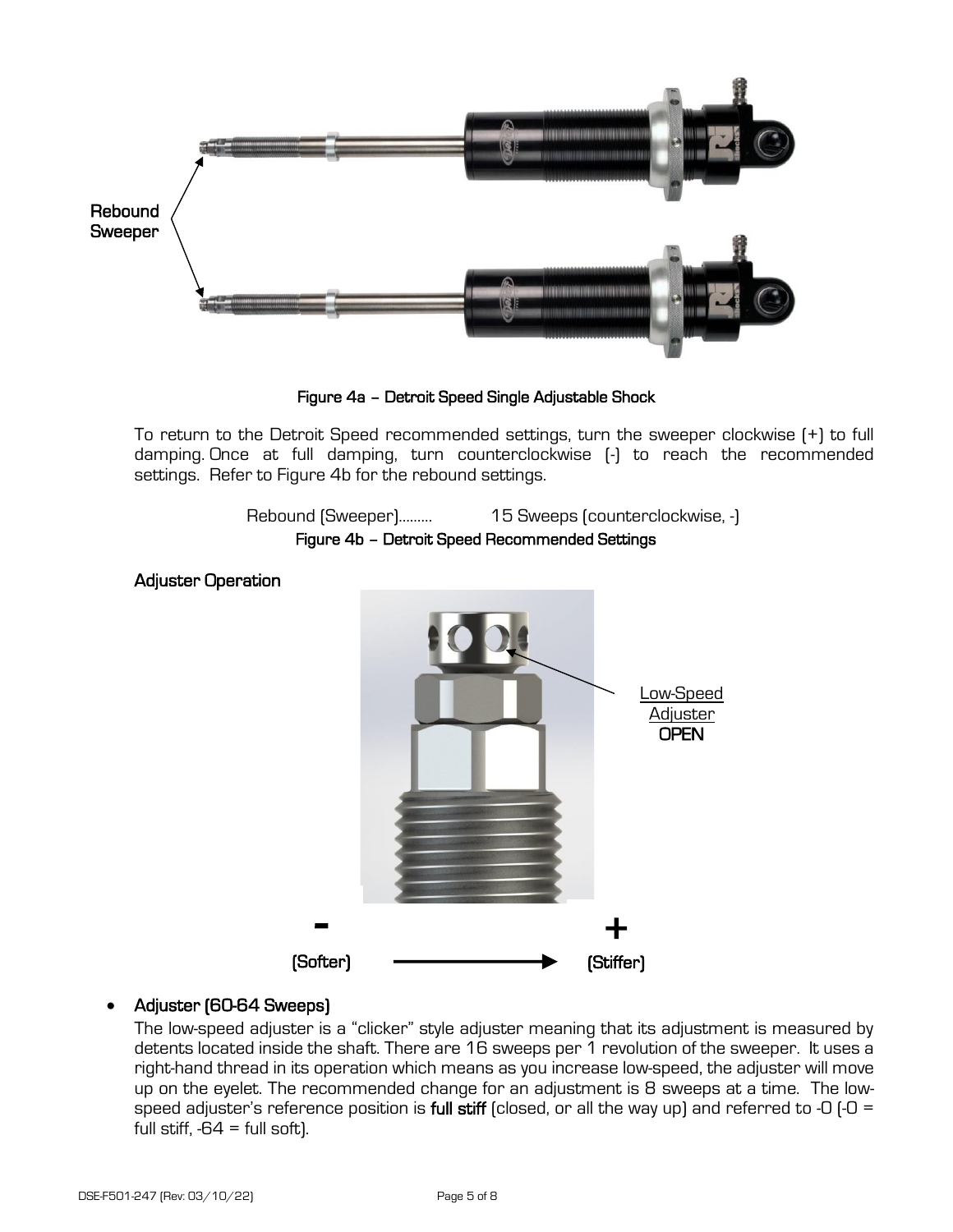# • Tuning Notes

- o Racetrack
	- For more grip, soften the damping.
	- For increased platform control, stiffen the damping.
- o Street
- For a more comfortable ride, soften the damping

### Detroit Speed Double Adjustable Shocks

To change from the recommended "Detroit Tuned" valving, adjustments can be made independently to both the high and low speed settings. The rebound is controlled by the sweepers at the upper shock mount. The sweepers rotate clockwise (+) to increase the damping and counterclockwise (-) to decrease the damping. The sweepers can be seen in Figure 5a.



Figure 5a – Detroit Speed Double Adjustable Shock

When adjusting the low speed rebound start at full (+) position, when adjusting the high speed rebound start at full (-) position. To return to the Detroit Speed recommended settings turn the sweeper clockwise (+) to full damping for the low speed setting, and counterclockwise (-) to full damping for the high speed setting. Once at full damping, turn counterclockwise (-) for the low speed setting and clockwise (+) for the high speed setting to reach the recommended settings. Refer to Figure 5b for recommended settings.

Low Speed Rebound (Sweeper)……… High Speed Rebound [Sweeper]……… 15 sweeps (counterclockwise)(-) 4 sweeps (clockwise)(+)

Figure 5b – Detroit Speed Recommended Settings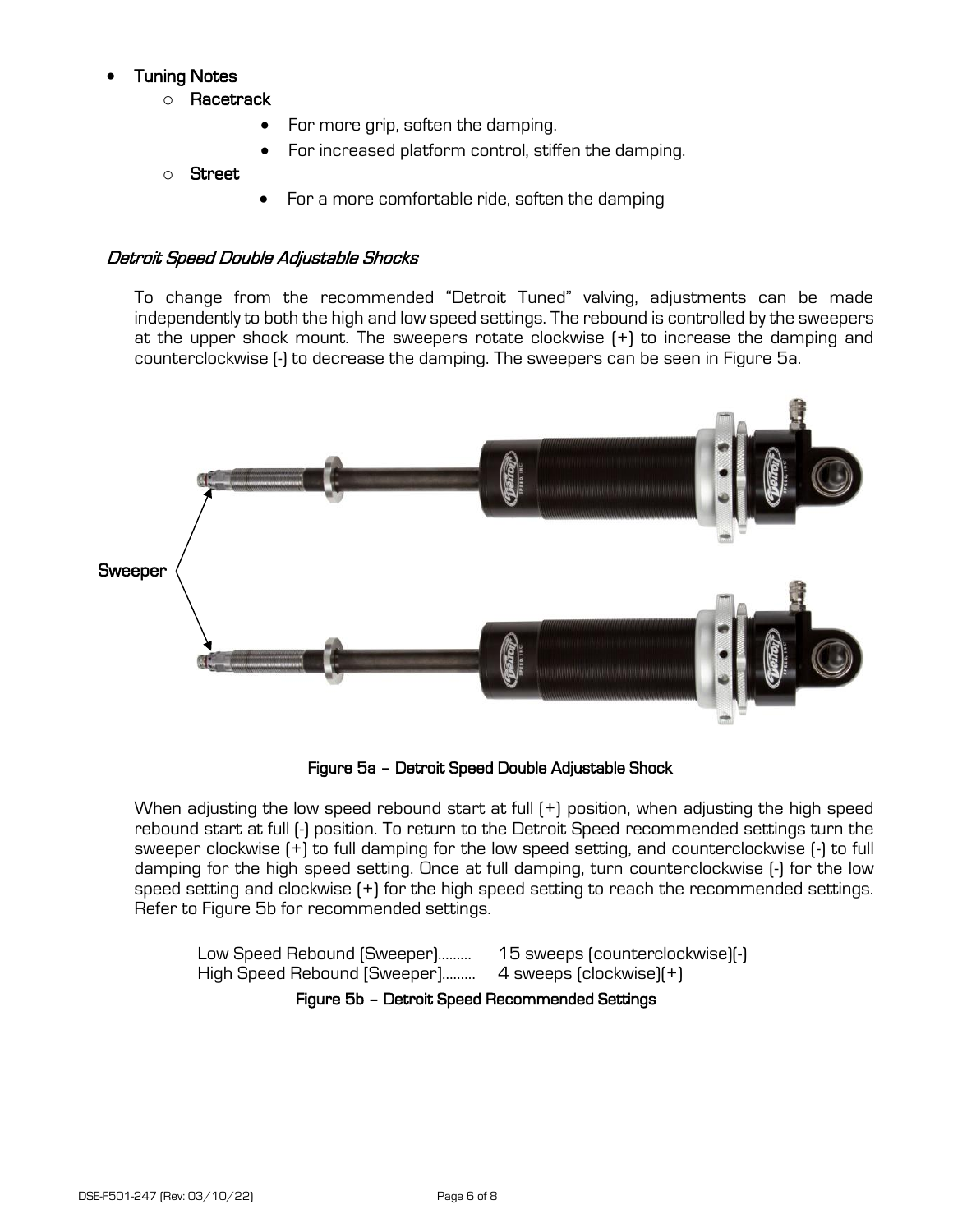### Detroit Speed Double Adjustable Shocks w/Remote Canisters

To change from the recommended "Detroit Tuned" valving, adjustments can be made independently to both the high and low speed settings. The rebound is controlled by the sweepers at the upper shock mount. The sweepers rotate clockwise (+) to increase the damping and counterclockwise (-) to decrease the damping. Refer to Figure 6a.



Figure 6a – Detroit Speed Double Adjustable Shock w/Remote Canister

When adjusting the low speed rebound start at full (+) position, when adjusting the high speed rebound start at full (-) position. To return to the Detroit Speed recommended settings turn the sweeper clockwise (+) to full damping for the low speed setting, and counterclockwise (-) to full damping for the high speed setting. Once at full damping, turn counterclockwise (-) for the low speed setting and clockwise (+) for the high speed setting to reach the recommended settings. Refer to Figure 6b for recommended settings.

| Low Speed Rebound (Sweeper)                          | 15 sweeps (counterclockwise)(-) |
|------------------------------------------------------|---------------------------------|
| High Speed Rebound [Sweeper] 4 sweeps (clockwise)(+) |                                 |

Figure 6b – Recommended Settings for Detroit Speed Double Adjustable Shocks